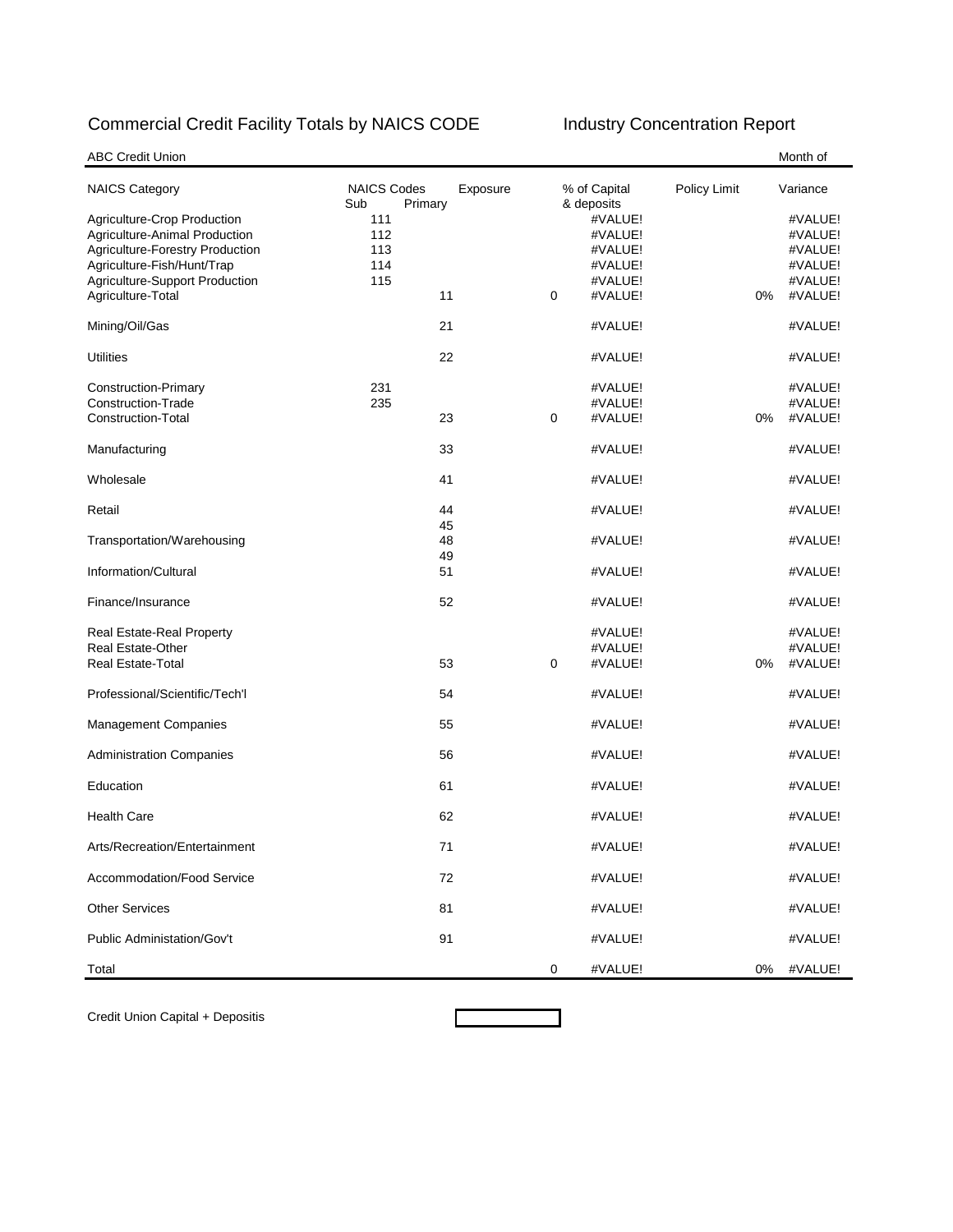## INSTRUCTIONS FOR COMPLETION

1. Report is used to communicate industry concentration limits and status and assist with managing potential excess concentration exposure

2. Frequency of reporting is at the discretion of Credit Union senior management but it is suggested that it be not less frequently than quarterly

3. In the case of Agriculture, Construction and Real Estate, sub-codes are available; if sub-codes are input, a total value for those industries is calculated and included in the grand total

4. For external reporting purposes, no changes should be made to the allowable industry codes; for internal reporting, sub-coding can be inserted in the spreadsheet, at the discretion of Credit Union management 5. When coding new loans, reference should be made to the "Industry Codes and Concentration Risk" found elsewhere on this site

6. Values in column C5 are derived by dividing "exposure" (Column B) by "Credit Union Capital plus Deposits" (Column B, Row 61, entered by the Credit Union as the first step in the completion of the report) 7. Policy limit, which should be expressed as a percentage of total capital plus deposits, should be entered by the Credit Union in Column D; the total of this column should not exceed 100%; please note that this calculation differs from a calculation of industry as a % of portfolio, where the policy total may be allowed to exceed 100%

8. Document prints as one sheet, on letter size paper